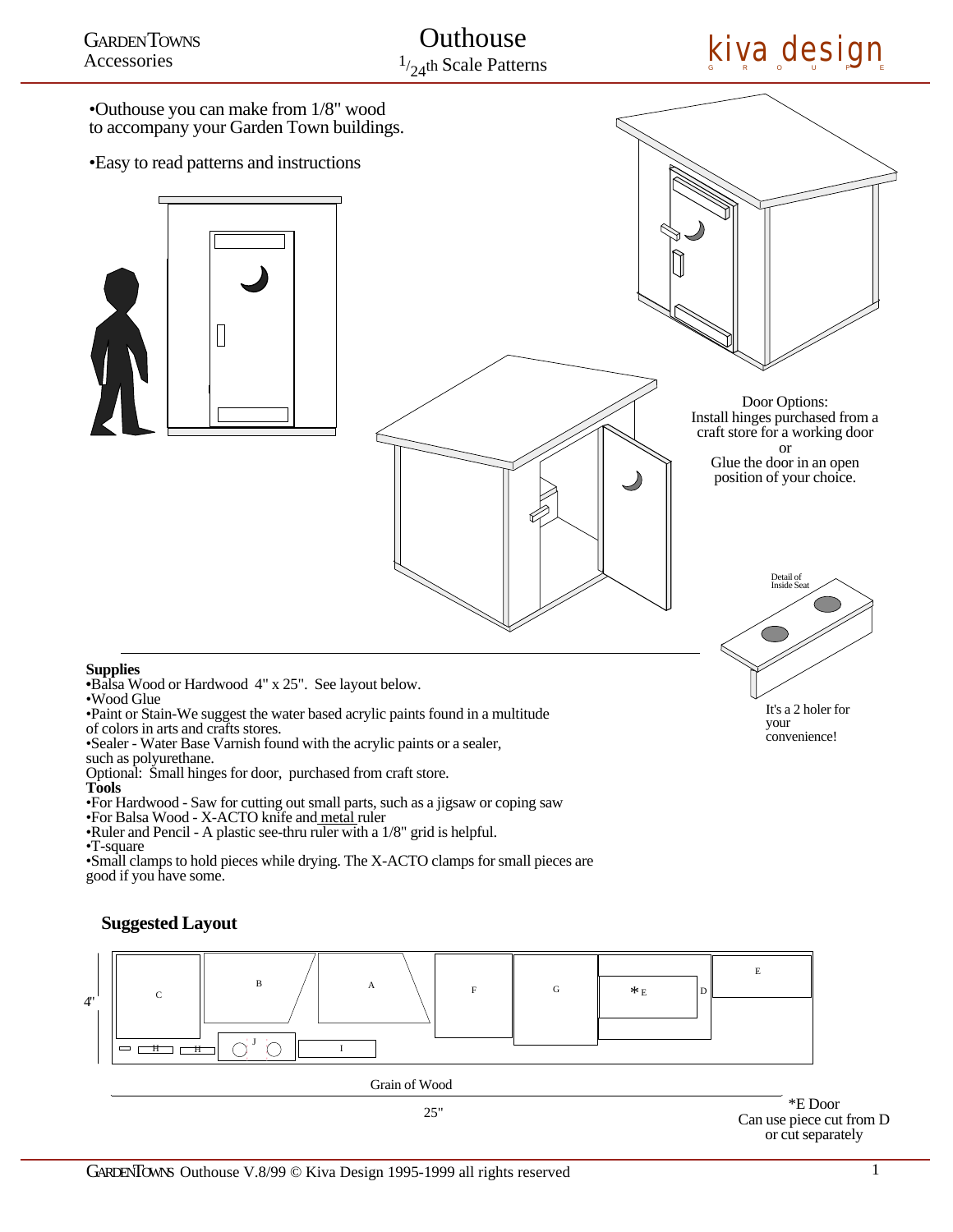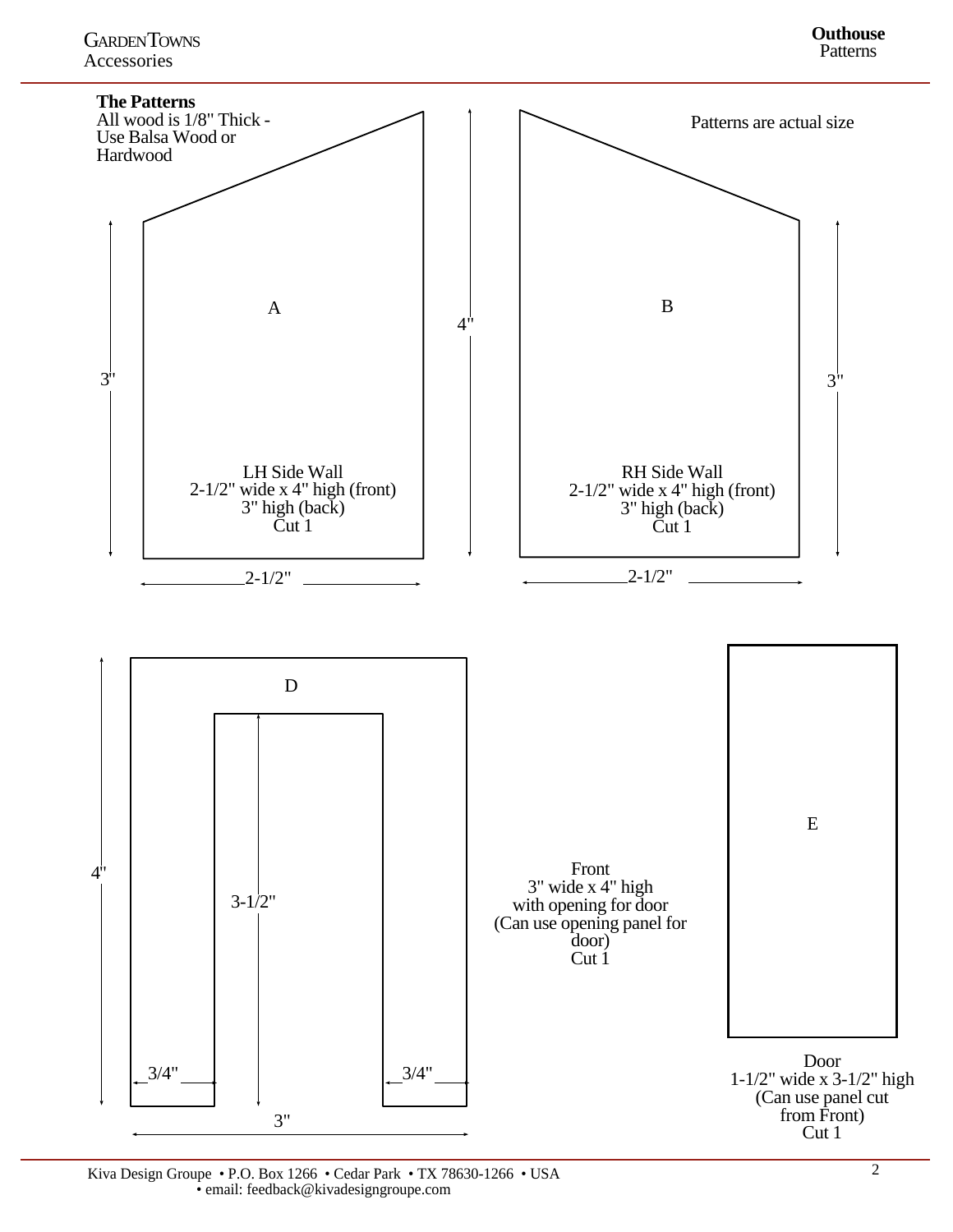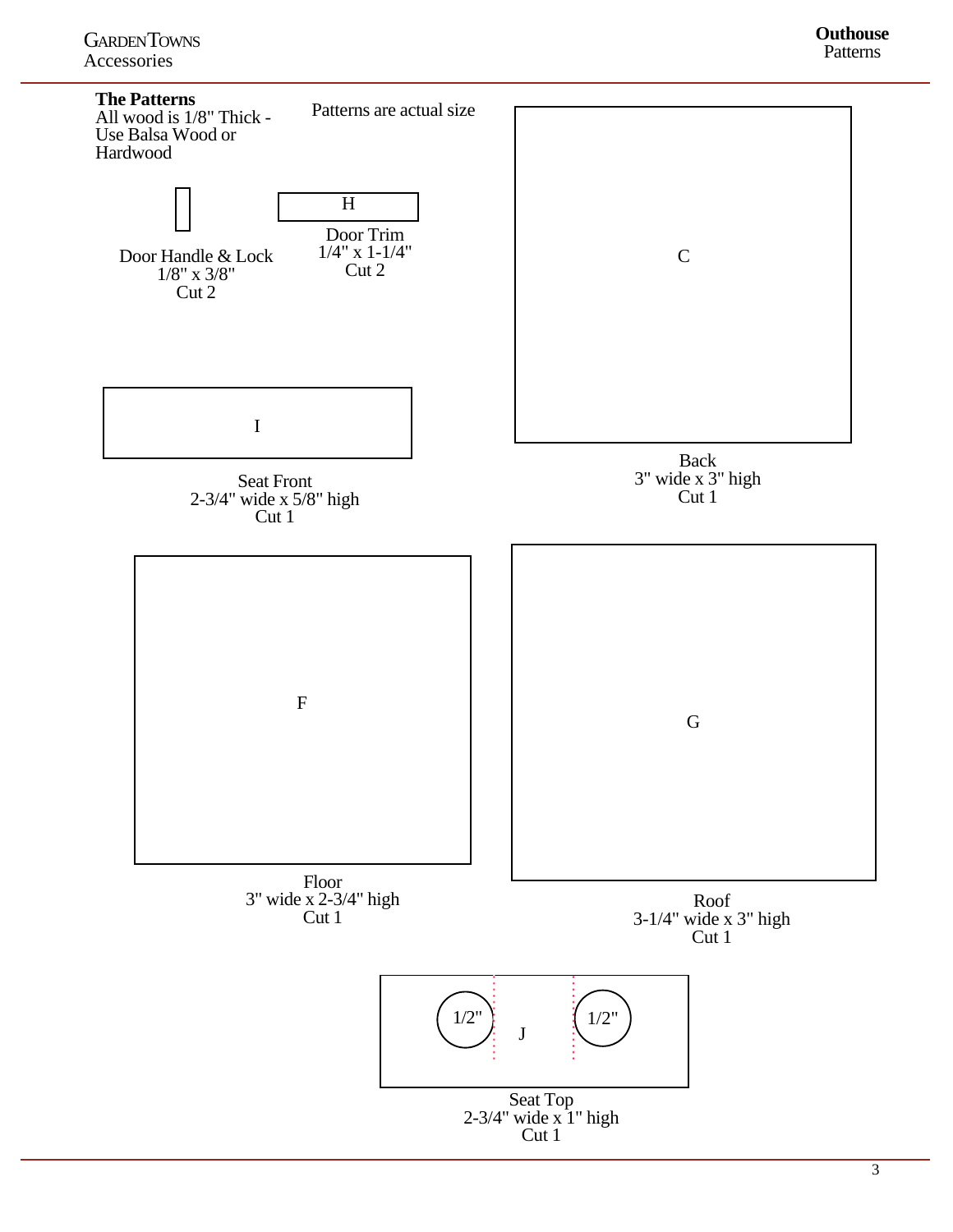

**The Templates - Cut Out and Use**



Template for hole in Door